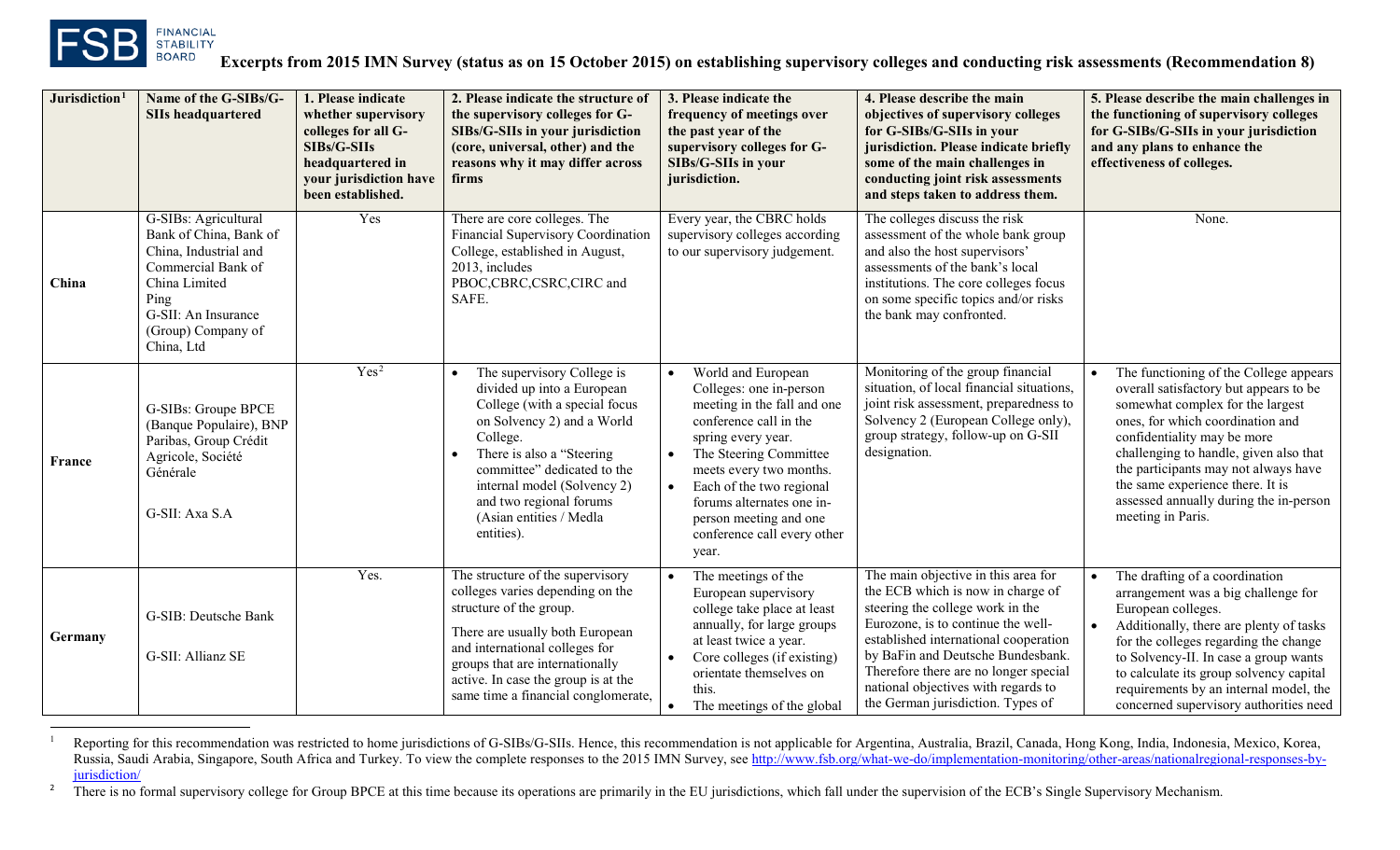|              | Jurisdiction <sup>1</sup><br>Name of the G-SIBs/G-<br><b>SIIs headquartered</b> | 1. Please indicate<br>whether supervisory<br>colleges for all G-<br>SIBs/G-SIIs<br>headquartered in<br>your jurisdiction have<br>been established. | 2. Please indicate the structure of<br>the supervisory colleges for G-<br>SIBs/G-SIIs in your jurisdiction<br>(core, universal, other) and the<br>reasons why it may differ across<br>firms                                                                                                                                                                                                                                                                                                                                                                                                                                                                                                                                                                                                          | 3. Please indicate the<br>frequency of meetings over<br>the past year of the<br>supervisory colleges for G-<br>SIBs/G-SIIs in your<br>jurisdiction.                                                                                                                                                                                                                                                                                                                                | 4. Please describe the main<br>objectives of supervisory colleges<br>for G-SIBs/G-SIIs in your<br>jurisdiction. Please indicate briefly<br>some of the main challenges in<br>conducting joint risk assessments<br>and steps taken to address them.                                                                                                                                                                                                                                                                                                                                                                                                                                                                                                                                                                                                                                        | 5. Please describe the main challenges in<br>the functioning of supervisory colleges<br>for G-SIBs/G-SIIs in your jurisdiction<br>and any plans to enhance the<br>effectiveness of colleges.                                                                                                                                                                                                                                                                                                                                                                                                                                                                                                                                                                                                                                                                                           |
|--------------|---------------------------------------------------------------------------------|----------------------------------------------------------------------------------------------------------------------------------------------------|------------------------------------------------------------------------------------------------------------------------------------------------------------------------------------------------------------------------------------------------------------------------------------------------------------------------------------------------------------------------------------------------------------------------------------------------------------------------------------------------------------------------------------------------------------------------------------------------------------------------------------------------------------------------------------------------------------------------------------------------------------------------------------------------------|------------------------------------------------------------------------------------------------------------------------------------------------------------------------------------------------------------------------------------------------------------------------------------------------------------------------------------------------------------------------------------------------------------------------------------------------------------------------------------|-------------------------------------------------------------------------------------------------------------------------------------------------------------------------------------------------------------------------------------------------------------------------------------------------------------------------------------------------------------------------------------------------------------------------------------------------------------------------------------------------------------------------------------------------------------------------------------------------------------------------------------------------------------------------------------------------------------------------------------------------------------------------------------------------------------------------------------------------------------------------------------------|----------------------------------------------------------------------------------------------------------------------------------------------------------------------------------------------------------------------------------------------------------------------------------------------------------------------------------------------------------------------------------------------------------------------------------------------------------------------------------------------------------------------------------------------------------------------------------------------------------------------------------------------------------------------------------------------------------------------------------------------------------------------------------------------------------------------------------------------------------------------------------------|
|              |                                                                                 |                                                                                                                                                    | the global college takes the form of<br>a FiCo-College. If the group is<br>particularly strongly engaged in<br>certain jurisdictions, Core Colleges<br>exist. For one group, the activities<br>of the Core College have been<br>replaced by the CMG and its<br>activities.                                                                                                                                                                                                                                                                                                                                                                                                                                                                                                                           | colleges usually take place<br>annually.<br>The CMG meets at least<br>$\bullet$<br>once per year, next to<br>conference calls that take<br>place regularly.                                                                                                                                                                                                                                                                                                                        | issues that have been discussed are<br>all relevant categories of risk<br>according to the supervised banking<br>group, joint risk assessments and<br>joint decisions on capital and<br>liquidity, the SEP steered by the<br>ECB. Main topics were: - Business<br>situation of the group and selected<br>entities - Risk Assessment -<br>Clarification of several questions<br>regarding Solvency II                                                                                                                                                                                                                                                                                                                                                                                                                                                                                      | to approve this by a joint decision.<br>Furthermore, the European college<br>needs to be consulted before deciding<br>on the method to calculate the group-<br>SCR. Some examples on the decisions<br>that need to be made within a college<br>are defining the language of the<br>narrative reports, reporting thresholds<br>for intra-group transaction or risk<br>concentrations under Solvency II.                                                                                                                                                                                                                                                                                                                                                                                                                                                                                 |
| <b>Italy</b> | G-SIB: Unicredit Group<br>G-SII: Assicurazioni<br>Generali S.p.A.               | Yes                                                                                                                                                | The Unicredit college of<br>supervisors may be considered as a<br>"universal" college.<br>In insurance, different level and<br>types of supervisory colleges are set<br>out depending on the group<br>structure:<br><b>Financial Conglomerates</b><br>(Fi.Co): Most extensive college<br>gathering representatives from<br>both the insurance, financial<br>and banking sector.<br>Insurance Colleges of<br>Supervisors: Held at an<br>European level including the<br>Supervisor from Switzerland.<br>Thematic colleges: more<br>focused colleges are set-up on<br>specific issues such as Internal<br>Models where European<br>Authorities involved in the pre-<br>application process are<br>expected to participate.<br>CMG: Meetings concerning the<br>$\bullet$<br>Crisis Management group are | In 2014, the Unicredit's<br>college of supervisors has<br>met thrice $(15$ April $/ 4-5$<br>September /27 October)<br>Fi.Co: The college meets<br>$\bullet$<br>annually.<br>The Insurance College of<br>$\bullet$<br>Supervisors is held at least<br>once a year.<br>Thematic colleges: May<br>$\bullet$<br>be many over the year. In<br>the past year around 10<br>colleges on Internal<br>Models were organised.<br>CMG: meetings arranged<br>$\bullet$<br>on a quarterly basis. | • G-SIBs: the main objective of the<br>meetings held in 2014 was to<br>reach a joint decision on capital<br>adequacy and on matters<br>pertaining to the liquidity<br>situation of the Group. Other<br>minor issue referred was the<br>internal model validation.<br>• G-SIIs: to coordinate the<br>supervisory work cross border<br>groups have approved a concrete<br>work plan. The areas covered by<br>the work plans are, amongst the<br>others: assessment of the<br>solvency position of the group;<br>shared view of the risk profile of<br>the group and the major entities;<br>definition of an emergency plan;<br>monitoring of intra-group<br>transactions and risk<br>concentration; approval of a<br>joint-timetable for the pre-<br>application of internal model<br>(when relevant). In the absence of<br>a defined joint risk assessment<br>framework, Group Supervisors | G-SIBs: Main challenges faced in the<br>functioning of the Unicredit college:<br>College objectives<br>Resource intensive (budget,<br>manpower, etc.)<br>Expectations asymmetry (home and<br>$\bullet$<br>host)<br>Colleges' preparation challenges (time<br>constraint, circulation of materials in<br>advance)<br>College structure - seniority vs<br>technical expertise.<br>Information sharing restrictions due to<br>confidentiality concerns. More<br>information shared in bilateral<br>meetings rather than colleges.<br>Collaborative work: Differences in<br>legal requirements/restrictions makes<br>joint-work a challenge (observed in<br>most jurisdictions except in the EU).<br>Lack of harmonization on accounting<br>and regulatory standards.<br>G-SIIs: Major challenges in the<br>supervisory functioning of colleges<br>originate from the increasing number of |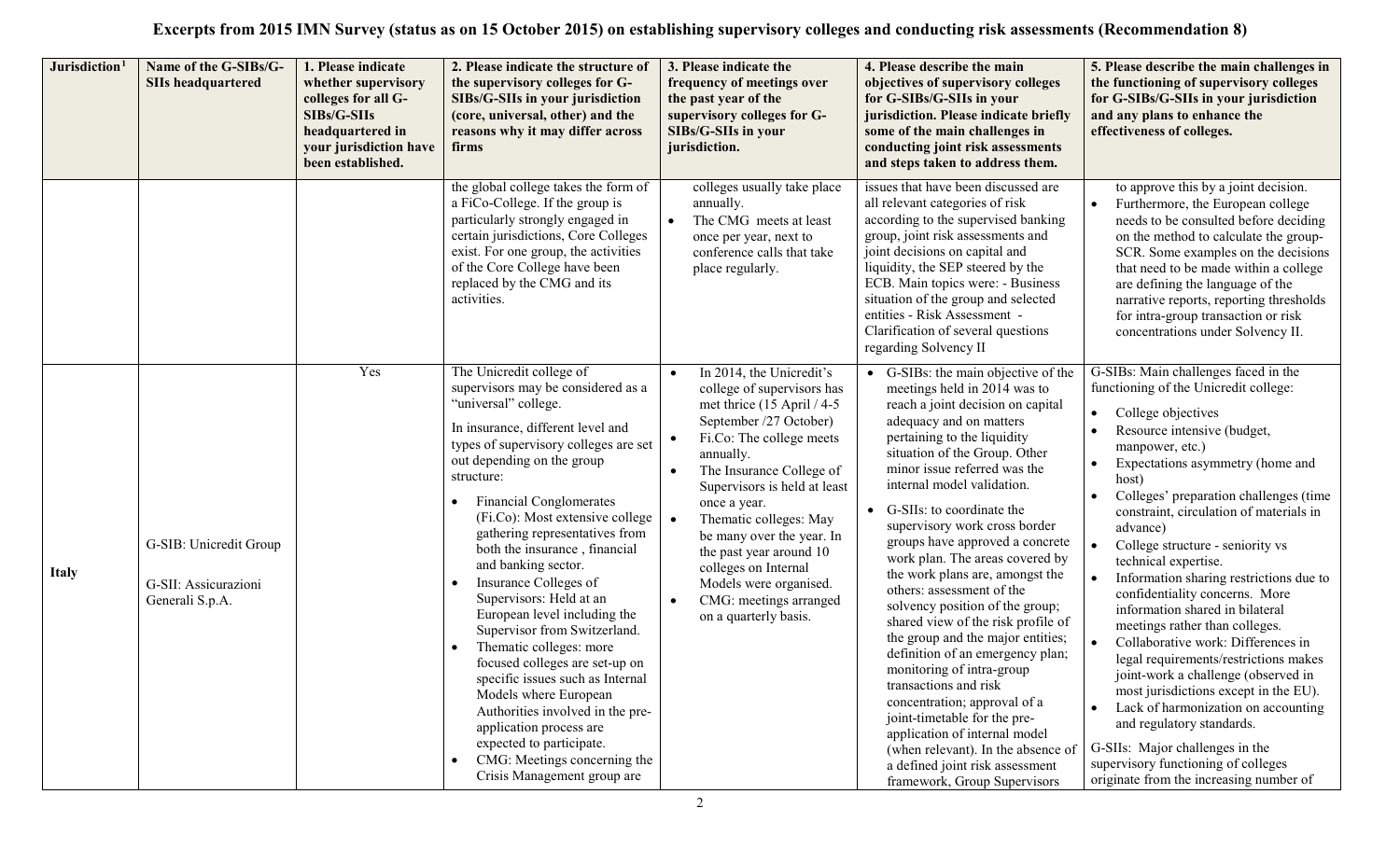| Jurisdiction <sup>1</sup> | Name of the G-SIBs/G-<br><b>SIIs headquartered</b>             | 1. Please indicate<br>whether supervisory<br>colleges for all G-<br>SIBs/G-SIIs<br>headquartered in<br>your jurisdiction have<br>been established. | 2. Please indicate the structure of<br>the supervisory colleges for G-<br>SIBs/G-SIIs in your jurisdiction<br>(core, universal, other) and the<br>reasons why it may differ across<br>firms                                                       | 3. Please indicate the<br>frequency of meetings over<br>the past year of the<br>supervisory colleges for G-<br>SIBs/G-SIIs in your<br>jurisdiction. | 4. Please describe the main<br>objectives of supervisory colleges<br>for G-SIBs/G-SIIs in your<br>jurisdiction. Please indicate briefly<br>some of the main challenges in<br>conducting joint risk assessments<br>and steps taken to address them.                                                                                                                                                                                                                                                                                                                                     | 5. Please describe the main challenges in<br>the functioning of supervisory colleges<br>for G-SIBs/G-SIIs in your jurisdiction<br>and any plans to enhance the<br>effectiveness of colleges.                                                                                                                                               |
|---------------------------|----------------------------------------------------------------|----------------------------------------------------------------------------------------------------------------------------------------------------|---------------------------------------------------------------------------------------------------------------------------------------------------------------------------------------------------------------------------------------------------|-----------------------------------------------------------------------------------------------------------------------------------------------------|----------------------------------------------------------------------------------------------------------------------------------------------------------------------------------------------------------------------------------------------------------------------------------------------------------------------------------------------------------------------------------------------------------------------------------------------------------------------------------------------------------------------------------------------------------------------------------------|--------------------------------------------------------------------------------------------------------------------------------------------------------------------------------------------------------------------------------------------------------------------------------------------------------------------------------------------|
|                           |                                                                |                                                                                                                                                    | set up sideways.                                                                                                                                                                                                                                  |                                                                                                                                                     | have developed a risk-sensitive<br>framework within colleges,<br>identifying common<br>methodologies and building up<br>best practices                                                                                                                                                                                                                                                                                                                                                                                                                                                 | tasks assigned by Solvency II, which<br>allocates a broad consultation activity<br>within the Colleges.<br>To enhance effectiveness of colleges, the<br>initiatives taken aim to develop very<br>detailed and concrete work plans, and to<br>update regularly on the implementation<br>progress through physical meetings and<br>calls.    |
| Japan                     | G-SIBs: Mitsubishi UFJ<br>FG, Mizuho FG,<br>Sumitomo Mitsui FG | Yes                                                                                                                                                | With regards to the G-SIBs, the<br>FSA has established core colleges<br>for all G-SIBs. The membership of<br>host supervisors differs depending<br>on the size and the business models<br>of each G-SIB.                                          | Once a year.                                                                                                                                        | The main objectives are promoting<br>mutual understandings among<br>supervisors and banks, and helping to<br>develop future supervisory views for<br>the Japanese G-SIBs. The types of<br>major issues that have been discussed<br>are as follows: economic and market<br>environment surrounding these G-<br>SIBs, results of risk analysis of them,<br>the adequacy of supervisory methods<br>by host and home supervisors, the<br>effectiveness of the risk management<br>of the G-SIBs themselves, financial<br>results and future business strategies<br>of the G-SIBs and so on. | The main challenge is in ensuring the<br>participation of relevant host officials in<br>the college meeting. We will continue to<br>circulate agendas and meeting materials to<br>host supervisors before the colleges as<br>early as possible, in order to invite the<br>appropriate host participants for the topics<br>in the colleges. |
| <b>Spain</b>              | G-SIB: BBVA,<br>Santander                                      | Yes.                                                                                                                                               | The general structure of the<br>Supervisory Colleges has been<br>Universal Colleges. However, in<br>2015 the ECB has set a Core<br>College for Banco Santander.<br>Insurance and pension funds. There<br>are no G-SIIs headquartered in<br>Spain. | Banco Santander:<br>$\bullet$<br>Supervisory College has<br>met twice.<br>BBVA: There has been one<br>meeting.                                      | One of the main objectives of<br>Supervisory Colleges is the<br>assessment of risk matrix for the<br>Bank. From our perspective, one of<br>the main issues is the use of a<br>common methodology for the risk<br>assessment. There is a sharing of<br>information of the outcome of the<br>risk assessment made by each<br>supervisor. The most significant<br>issues under debate are those that<br>have impact on Banking Groups.                                                                                                                                                    | Since November 2014, the ECB has<br>assumed the leadership of the Supervisory<br>Colleges.                                                                                                                                                                                                                                                 |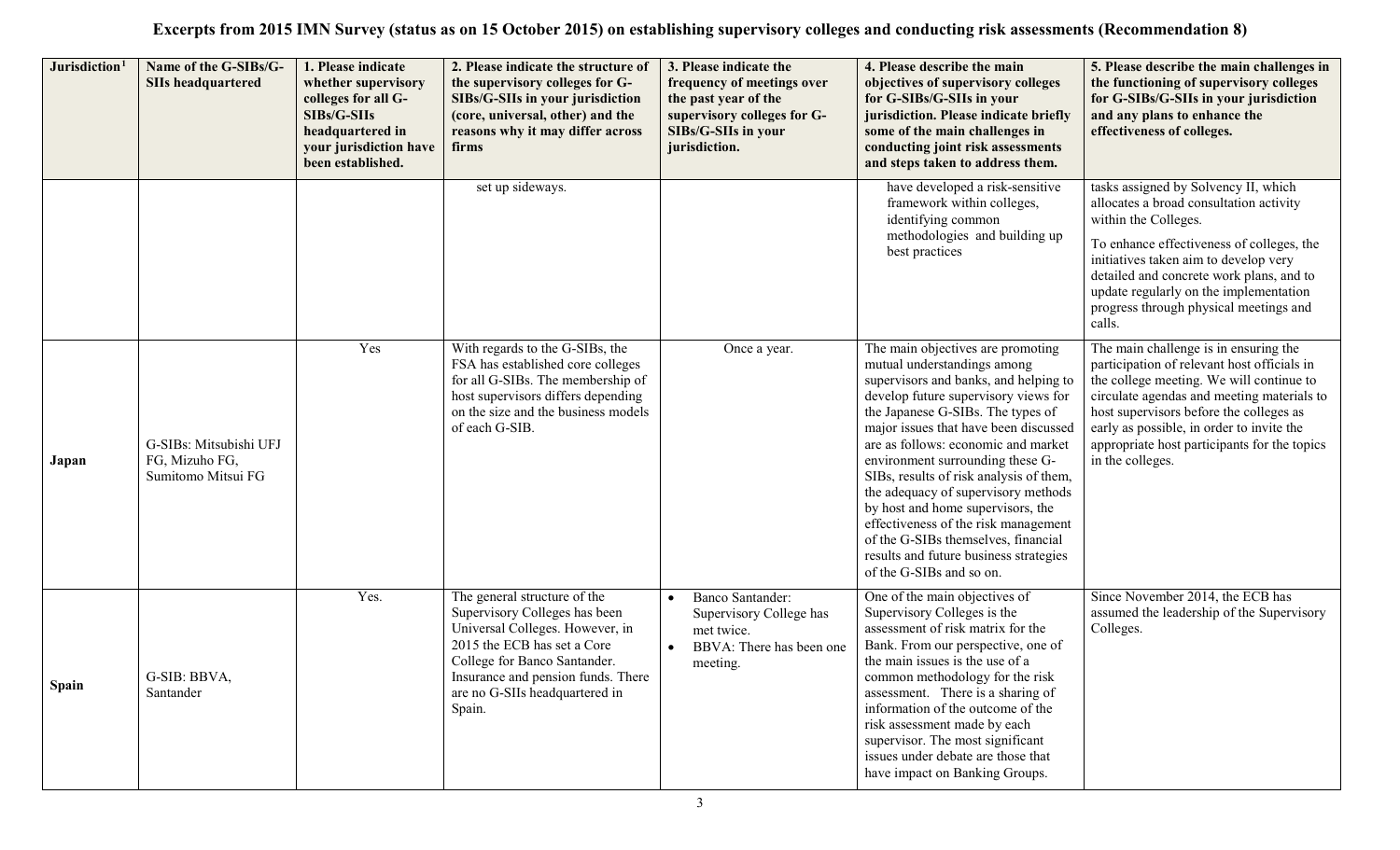| Jurisdiction <sup>1</sup> | Name of the G-SIBs/G-<br><b>SIIs headquartered</b>                          | 1. Please indicate<br>whether supervisory<br>colleges for all G-<br>SIBs/G-SIIs<br>headquartered in<br>your jurisdiction have<br>been established.                                                                                                                                                | 2. Please indicate the structure of<br>the supervisory colleges for G-<br>SIBs/G-SIIs in your jurisdiction<br>(core, universal, other) and the<br>reasons why it may differ across<br>firms                                                                                                                                                                                                                                                                                                                                                                                                   | 3. Please indicate the<br>frequency of meetings over<br>the past year of the<br>supervisory colleges for G-<br>SIBs/G-SIIs in your<br>jurisdiction.                                                                                                                                       | 4. Please describe the main<br>objectives of supervisory colleges<br>for G-SIBs/G-SIIs in your<br>jurisdiction. Please indicate briefly<br>some of the main challenges in<br>conducting joint risk assessments<br>and steps taken to address them.                                                                                                                                                                                                                                                                                                                           | 5. Please describe the main challenges in<br>the functioning of supervisory colleges<br>for G-SIBs/G-SIIs in your jurisdiction<br>and any plans to enhance the<br>effectiveness of colleges.                                                                                                                                                                                                                                                                                                                                                                                                                                                                                                           |
|---------------------------|-----------------------------------------------------------------------------|---------------------------------------------------------------------------------------------------------------------------------------------------------------------------------------------------------------------------------------------------------------------------------------------------|-----------------------------------------------------------------------------------------------------------------------------------------------------------------------------------------------------------------------------------------------------------------------------------------------------------------------------------------------------------------------------------------------------------------------------------------------------------------------------------------------------------------------------------------------------------------------------------------------|-------------------------------------------------------------------------------------------------------------------------------------------------------------------------------------------------------------------------------------------------------------------------------------------|------------------------------------------------------------------------------------------------------------------------------------------------------------------------------------------------------------------------------------------------------------------------------------------------------------------------------------------------------------------------------------------------------------------------------------------------------------------------------------------------------------------------------------------------------------------------------|--------------------------------------------------------------------------------------------------------------------------------------------------------------------------------------------------------------------------------------------------------------------------------------------------------------------------------------------------------------------------------------------------------------------------------------------------------------------------------------------------------------------------------------------------------------------------------------------------------------------------------------------------------------------------------------------------------|
| Switzerland               | G-SIB: Credit Suisse,<br><b>UBS</b>                                         | Yes.                                                                                                                                                                                                                                                                                              | For both Swiss G-SIBs, FINMA<br>has set up a General Supervisory<br>College, a Core Supervisory<br>College and a Crisis Management<br>College. There are no relevant<br>differences across firms.                                                                                                                                                                                                                                                                                                                                                                                             | For both Swiss G-SIBs, a<br>General Supervisory College is<br>held once a year, a Core<br>Supervisory College twice a<br>year and a Crisis Management<br>College once a year. Regular<br>exchanges with core regulators<br>also take place at least monthly.                              | The aim of supervisory colleges is to<br>step up cooperation between<br>supervisory authorities and improve<br>supervision of internationally active<br>groups and conglomerates. At the<br>General Supervisory Colleges of the<br>two G-SIBs in 2014, FINMA<br>discussed key supervisory risk topics<br>and provided an update on recovery<br>and resolution plans. Unlike other<br>authorities, FINMA does not perform<br>a formal joint risk assessment at its<br>General Supervisory Colleges for the<br>two G-SIBs, but discusses common<br>issues between authorities. | The following main challenges were<br>observed during supervisory colleges of<br>our two G-SIBs:<br>• Open dialogue from the authorities and<br>the banks<br>• Active participation of the authorities<br>• Consolidation of issues from the<br>authorities<br>• Adequate seniority of participants<br>Effectiveness of colleges is enhanced<br>through feedbacks received and internal<br>consultations.                                                                                                                                                                                                                                                                                              |
| <b>Netherlands</b>        | G-SIB:ING Bank                                                              | Yes, for all G-SIBs/G-<br>SIIs headquartered in<br>the Netherlands<br>supervisory colleges<br>have been established.<br>Please note that as of<br>the commencement of<br>the SSM on 4<br>November 2014, the<br>ECB has taken over the<br>role of consolidating<br>supervisor / home<br>authority. | The supervisory college of the<br>Dutch G-SIB consists of a General<br>College and a (European) Joint<br>Decision College:<br>• The General College, consisting<br>of all the Supervisory Authorities<br>supervising branches or subsidiaries<br>of the institution (worldwide);<br>• The (European) Joint Decision<br>college, consisting of the<br>Supervisory Authorities supervising<br>subsidiaries of the institution in the<br>EEA;<br>• A CMG consisting of the<br>Supervisory Authorities and<br>Ministries of Finance of countries<br>where a significant subsidiary is<br>located. | General college: 1 physical<br>$\bullet$<br>meeting;<br>European JD College: 2<br>$\bullet$<br>physical meetings, several<br>conference calls and several<br>bilateral calls;<br>CMG: 1 physical meeting<br>$\bullet$<br>of the restricted CMG<br>(without the Ministries of<br>Finance). | The main objective of the General<br>College is to enable and optimize<br>cooperation between the different<br>Supervisory Authorities supervising<br>the G-SIB and share relevant<br>information. In addition, the<br>European JD College has the<br>objective to conduct a Joint Risk<br>Assessment and reach a Joint<br>Decision on Capital and Liquidity.<br>Among the work discussed are Joint<br>Risk Assessments, updates on the<br>local risk assessment and local<br>supervisory work, Coordinated<br>Supervisory Plans, and joint<br>supervisory work.             | The main challenge in the functioning of<br>the supervisory colleges organised by DNB<br>(Both for G-SIBs/G-SIIs as well as for<br>other institutions) was to ensure sufficient<br>college interaction, especially in the<br>general college setting. Another challenge<br>was the sharing of confidential<br>information, due to restrictions in the<br>national legislation in some countries on<br>content, method of sharing and eligible<br>recipients.<br>DNB does no longer organise any colleges<br>as home supervisor for G-SIBS as this<br>responsibility has been transferred to the<br>ECB, so there are no concrete plans to<br>enhance the effectiveness of the colleges in<br>the past. |
| <b>United</b><br>Kingdom  | G-SIBs: Barclays,<br>HSBC, Royal Bank of<br>Scotland, Standard<br>Chartered | Yes                                                                                                                                                                                                                                                                                               | In line with the BCBS principles for<br>Colleges the PRA has adopted a<br>pragmatic approach to college<br>structure and membership                                                                                                                                                                                                                                                                                                                                                                                                                                                           | All G-SIB colleges have met at<br>least once in the past year. Core<br>banking colleges meet twice a<br>year. For insurance,                                                                                                                                                              | The objectives for supervisory<br>colleges are set out in EU legislation,<br>and Basel and IAIS principles. These<br>include enhancing information-                                                                                                                                                                                                                                                                                                                                                                                                                          | Some of the main challenges experienced<br>in the functioning of G-SIB and G-SIIs<br>colleges have included the timeliness of<br>joint decision making, information sharing                                                                                                                                                                                                                                                                                                                                                                                                                                                                                                                            |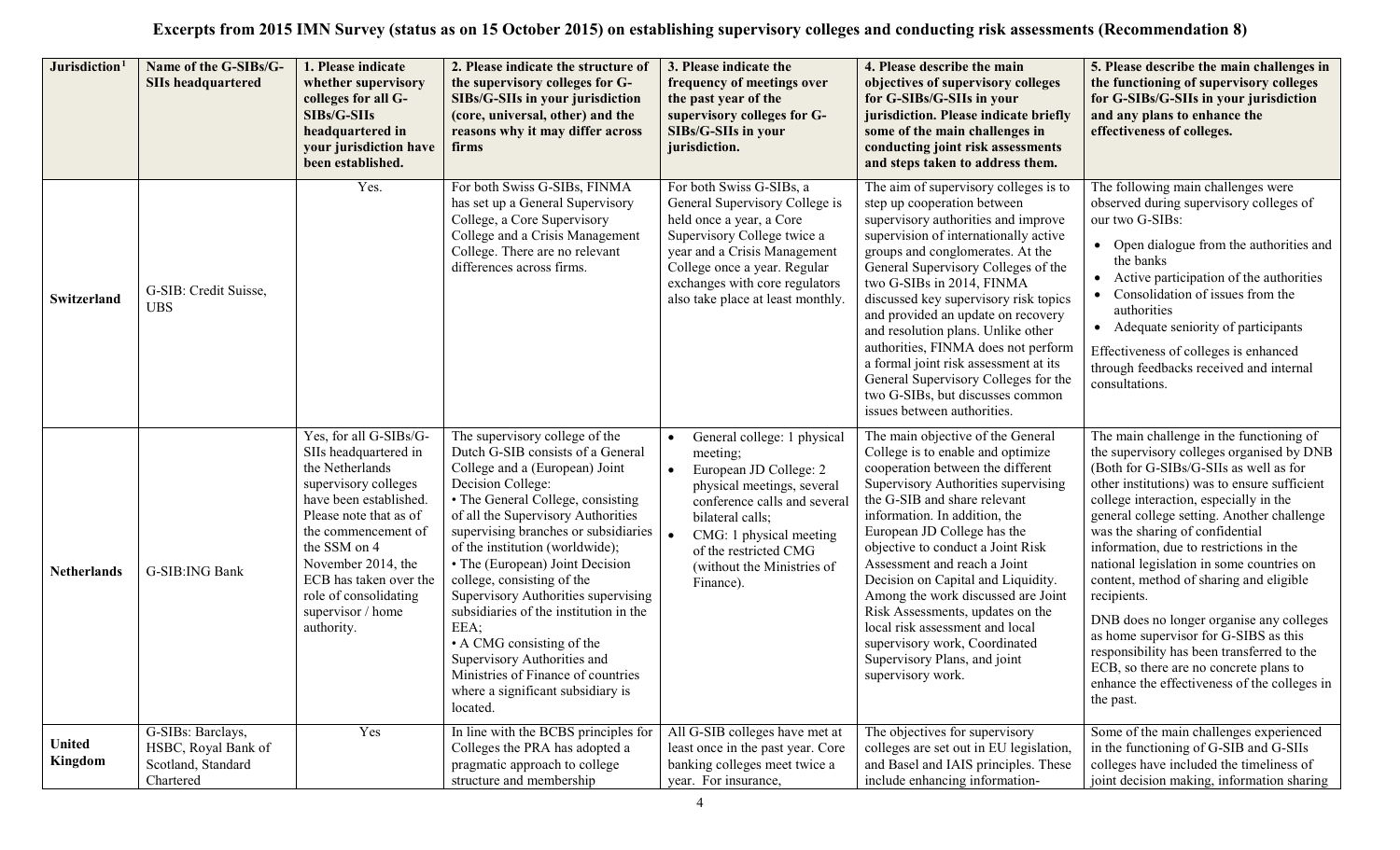<span id="page-4-0"></span>

| Jurisdiction <sup>1</sup>          | Name of the G-SIBs/G-<br><b>SIIs headquartered</b>                                                                                                                           | 1. Please indicate<br>whether supervisory<br>colleges for all G-<br>SIBs/G-SIIs<br>headquartered in<br>your jurisdiction have<br>been established. | 2. Please indicate the structure of<br>the supervisory colleges for G-<br>SIBs/G-SIIs in your jurisdiction<br>(core, universal, other) and the<br>reasons why it may differ across<br>firms                                                                                                                                                                                                                                                                                                                                                                                                                                                                                                                                                                                                                                                             | 3. Please indicate the<br>frequency of meetings over<br>the past year of the<br>supervisory colleges for G-<br>SIBs/G-SIIs in your<br>jurisdiction.               | 4. Please describe the main<br>objectives of supervisory colleges<br>for G-SIBs/G-SIIs in your<br>jurisdiction. Please indicate briefly<br>some of the main challenges in<br>conducting joint risk assessments<br>and steps taken to address them.                                                                                                                                                                                                                                                                                                                                                                                                                                                                                                                                                                                                                                                                                                                                            | 5. Please describe the main challenges in<br>the functioning of supervisory colleges<br>for G-SIBs/G-SIIs in your jurisdiction<br>and any plans to enhance the<br>effectiveness of colleges.                                                                                                                                                                                                                                                                                                                         |
|------------------------------------|------------------------------------------------------------------------------------------------------------------------------------------------------------------------------|----------------------------------------------------------------------------------------------------------------------------------------------------|---------------------------------------------------------------------------------------------------------------------------------------------------------------------------------------------------------------------------------------------------------------------------------------------------------------------------------------------------------------------------------------------------------------------------------------------------------------------------------------------------------------------------------------------------------------------------------------------------------------------------------------------------------------------------------------------------------------------------------------------------------------------------------------------------------------------------------------------------------|-------------------------------------------------------------------------------------------------------------------------------------------------------------------|-----------------------------------------------------------------------------------------------------------------------------------------------------------------------------------------------------------------------------------------------------------------------------------------------------------------------------------------------------------------------------------------------------------------------------------------------------------------------------------------------------------------------------------------------------------------------------------------------------------------------------------------------------------------------------------------------------------------------------------------------------------------------------------------------------------------------------------------------------------------------------------------------------------------------------------------------------------------------------------------------|----------------------------------------------------------------------------------------------------------------------------------------------------------------------------------------------------------------------------------------------------------------------------------------------------------------------------------------------------------------------------------------------------------------------------------------------------------------------------------------------------------------------|
|                                    | G-SIIs: Aviva plc,<br>Prudential plc                                                                                                                                         |                                                                                                                                                    | determining the most appropriate<br>format for the individual firm based<br>on a range of criteria including,<br>where relevant, geographic spread<br>and business model. Each college<br>has a core and global college. We<br>also will have to meet the<br>requirements of the technical<br>standards on colleges of supervisors<br>in accordance with Articles 51 and<br>116 of the Capital Requirements<br>Directive IV.<br>For G-SII colleges, the PRA has<br>also adapted the college structure<br>and membership both to reflect the<br>requirements in EU law (Solvency<br>II Directive, 2009/138/EC) and to<br>deliver specific tasks. For example,<br>we have used the college<br>framework as a basis for our Crisis<br>Management Groups, with specific<br>arrangements being tailored to the<br>circumstances of the firms in<br>question. | supervisory colleges, including<br>our colleges for G-SIIs, are<br>required to hold meetings at<br>least annually, though may meet<br>more frequently (see below) | sharing and collaboration among<br>supervisors, planning and<br>coordination of supervisory activities<br>in going-concern situations and<br>emergency situations. The colleges<br>discuss the key risks faced by the<br>firms they supervise. The core<br>banking colleges discuss issues like<br>firm strategy, financial crime and<br>joint reviews. Examples of issues<br>discussed by the global college<br>include updates on the banks'<br>strategy, execution risk, offshoring<br>and IT and cyber risk. For insurance<br>colleges, the PRA has used the<br>College framework to support<br>international work and, in the specific<br>case of the two UK groups that have<br>been designated at G-SIIs, for the<br>delivery of FSB requirements. The<br>CMGs use the College framework to<br>draw on the outputs for wider college<br>work including, for example, the<br>group-wide risk assessment processes<br>being developed to support group<br>supervision under Solvency II. | among college members, balancing the<br>different needs and priorities of different<br>regulators, and the different speeds of<br>implementing regulatory change across<br>jurisdictions. The EU level requirements<br>seek to address many of these challenges,<br>upon which we expect to continue to<br>improve. Plans to enhance the<br>effectiveness of colleges include feedback<br>questionnaires, promoting discussions<br>through round-table sessions, and bi-lateral<br>engagement with other regulators. |
| <b>United States</b><br>of America | G-SIBs: Bank of<br>America, Bank of New<br>York Mellon, Citigroup,<br>Goldman Sachs, JP<br>Morgan Chase, Morgan<br>Stanley, State Street,<br>Wells Fargo<br>G-SIIs: American | Yes <sup>3</sup>                                                                                                                                   | Core colleges have been established<br>for all G-SIBs and universal<br>colleges for JPMC and Citi<br>commenced in 2014. Universal<br>colleges have been formed for two<br>firms with significant geographical<br>footprints.                                                                                                                                                                                                                                                                                                                                                                                                                                                                                                                                                                                                                            |                                                                                                                                                                   |                                                                                                                                                                                                                                                                                                                                                                                                                                                                                                                                                                                                                                                                                                                                                                                                                                                                                                                                                                                               |                                                                                                                                                                                                                                                                                                                                                                                                                                                                                                                      |

 $\overline{\mathbf{3}}$ <sup>3</sup> There is no formal supervisory college for Wells Fargo at this time because its operations are primarily domestic and US supervisors meet regularly, and that an international supervisory college for Wells Fargo will no established until the firm has sufficiently large non-US operations